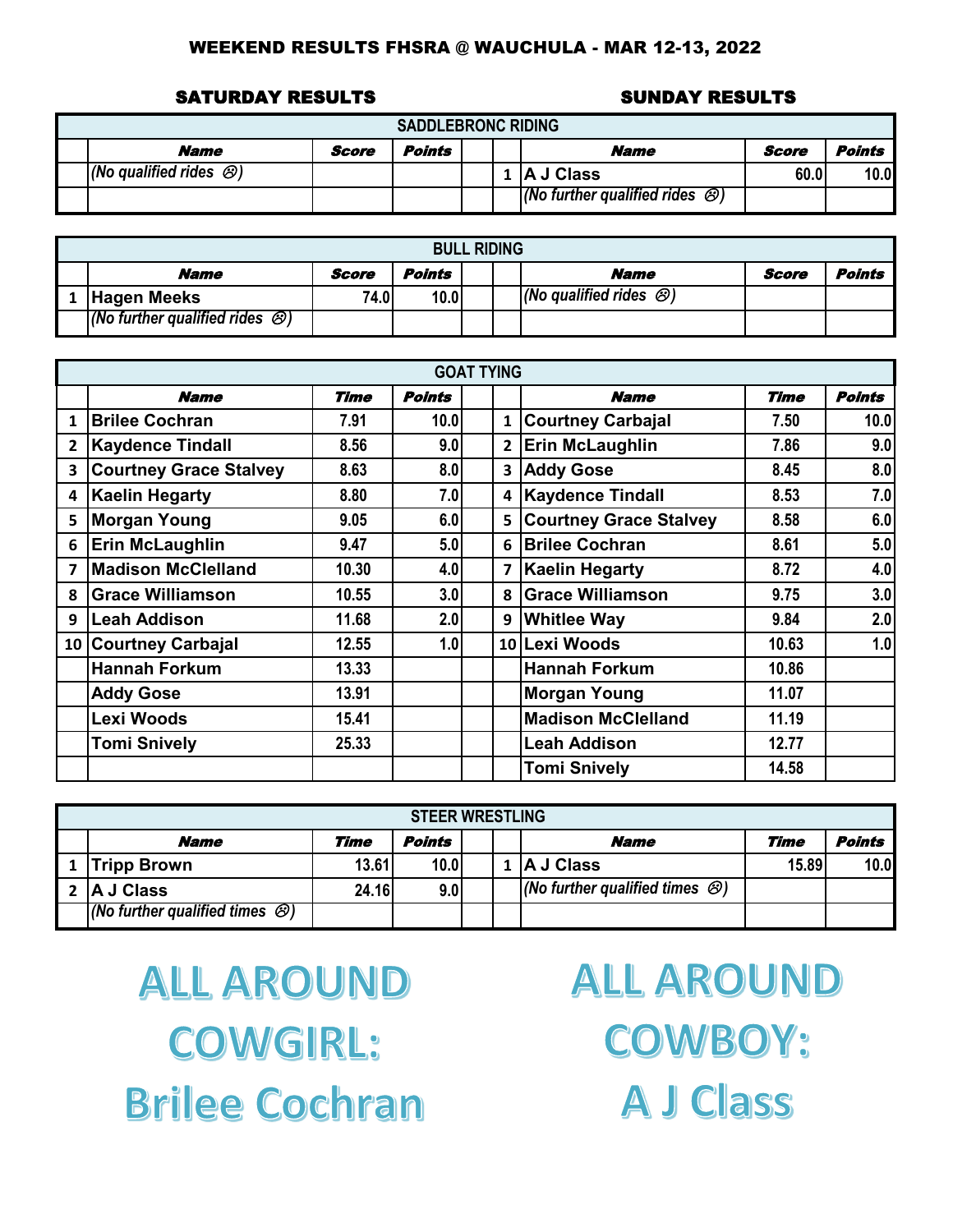|   | <b>BREAK-AWAY CALF ROPING</b> |       |               |  |                |                         |             |        |  |  |
|---|-------------------------------|-------|---------------|--|----------------|-------------------------|-------------|--------|--|--|
|   | <b>Name</b>                   | Time  | <b>Points</b> |  |                | <b>Name</b>             | <b>Time</b> | Points |  |  |
| 1 | <b>Tannah Williams</b>        | 2.58  | 10.0          |  | $\mathbf{1}$   | <b>Lacey Nail</b>       | 2.71        | 10.0   |  |  |
| 2 | <b>Kaydence Tindall</b>       | 2.62  | 9.0           |  | $\mathbf{2}$   | <b>Leyton Watford</b>   | 2.89        | 9.0    |  |  |
| 3 | <b>Kaelin Hegarty</b>         | 3.12  | 8.0           |  | 3              | <b>Tannah Williams</b>  | 2.92        | 8.0    |  |  |
| 4 | <b>Lacey Nail</b>             | 3.14  | 7.0           |  | 4              | <b>Whitlee Way</b>      | 2.94        | 7.0    |  |  |
| 5 | <b>Courtney Grace Stalvey</b> | 3.40  | 6.0           |  | 5              | <b>Addy Gose</b>        | 3.13        | 6.0    |  |  |
| 6 | <b>Chancey Wright</b>         | 3.83  | 5.0           |  | 6              | <b>Erin McLaughlin</b>  | 3.21        | 5.0    |  |  |
| 7 | Erin McLaughlin               | 4.08  | 4.0           |  | $\overline{ }$ | <b>Chancey Wright</b>   | 3.38        | 4.0    |  |  |
| 8 | <b>Morgan Barnes</b>          | 4.30  | 3.0           |  | 8              | <b>Grace Williamson</b> | 3.77        | 3.0    |  |  |
| 9 | <b>Lindsay Widener</b>        | 4.69  | 2.0           |  | 9              | <b>Leah Addison</b>     | 5.02        | 2.0    |  |  |
|   | 10 Morgan Young               | 5.07  | 1.0           |  |                | 10 Kaelin Hegarty       | 5.05        | 1.0    |  |  |
|   | <b>Addy Gose</b>              | 12.38 |               |  |                | <b>Morgan Young</b>     | 5.63        |        |  |  |
|   | <b>Roxy Waring</b>            | 13.25 |               |  |                | <b>Michelle Barnes</b>  | 5.80        |        |  |  |
|   |                               |       |               |  |                | <b>Morgan Barnes</b>    | 12.96       |        |  |  |
|   |                               |       |               |  |                | <b>Kelsey Kennedy</b>   | 13.50       |        |  |  |
|   |                               |       |               |  |                | <b>Carolina Sanchez</b> | 13.77       |        |  |  |

|   |                       |       | <b>TIE-DOWN CALF ROPING</b> |                         |                         |             |               |
|---|-----------------------|-------|-----------------------------|-------------------------|-------------------------|-------------|---------------|
|   | <b>Name</b>           | Time  | <b>Points</b>               |                         | <b>Name</b>             | <b>Time</b> | <b>Points</b> |
| 1 | <b>Travis Staley</b>  | 8.55  | 10.0                        | 1                       | <b>Carson Watford</b>   | 7.97        | 10.0          |
| 2 | <b>Carson Watford</b> | 9.07  | 9.0                         | $\overline{2}$          | <b>Cole Clemons</b>     | 8.68        | 9.0           |
| 3 | <b>Roan Hudson</b>    | 9.21  | 8.0                         | 3                       | <b>Samuel Mack</b>      | 9.11        | 8.0           |
| 4 | <b>Cayden Newsome</b> | 9.28  | 7.0                         | 4                       | <b>Travis Staley</b>    | 9.41        | 7.0           |
| 5 | <b>Cross Fulford</b>  | 9.82  | 6.0                         | 5.                      | Kaleb Bedsole           | 9.48        | 6.0           |
| 6 | <b>Tripp Brown</b>    | 10.39 | 5.0                         | 6                       | <b>Brodey Clemons</b>   | 10.65       | 5.0           |
| 7 | <b>Samuel Mack</b>    | 11.31 | 4.0                         | $\overline{\mathbf{z}}$ | <b>Cross Fulford</b>    | 11.35       | 4.0           |
| 8 | Kaleb Bedsole         | 11.82 | 3.0                         | 8                       | <b>Jarrett Johnston</b> | 13.52       | 3.0           |
| 9 | <b>Peydon Strayer</b> | 13.55 | 2.0                         | 9                       | <b>Tripp Brown</b>      | 14.44       | 2.0           |
|   | 10 Bryson Crawford    | 25.06 | 1.0                         |                         | 10 Jake McKendree       | 17.19       | 1.0           |
|   |                       |       |                             |                         | <b>Roan Hudson</b>      | 17.85       |               |
|   |                       |       |                             |                         | <b>Bryce Hart</b>       | 34.49       |               |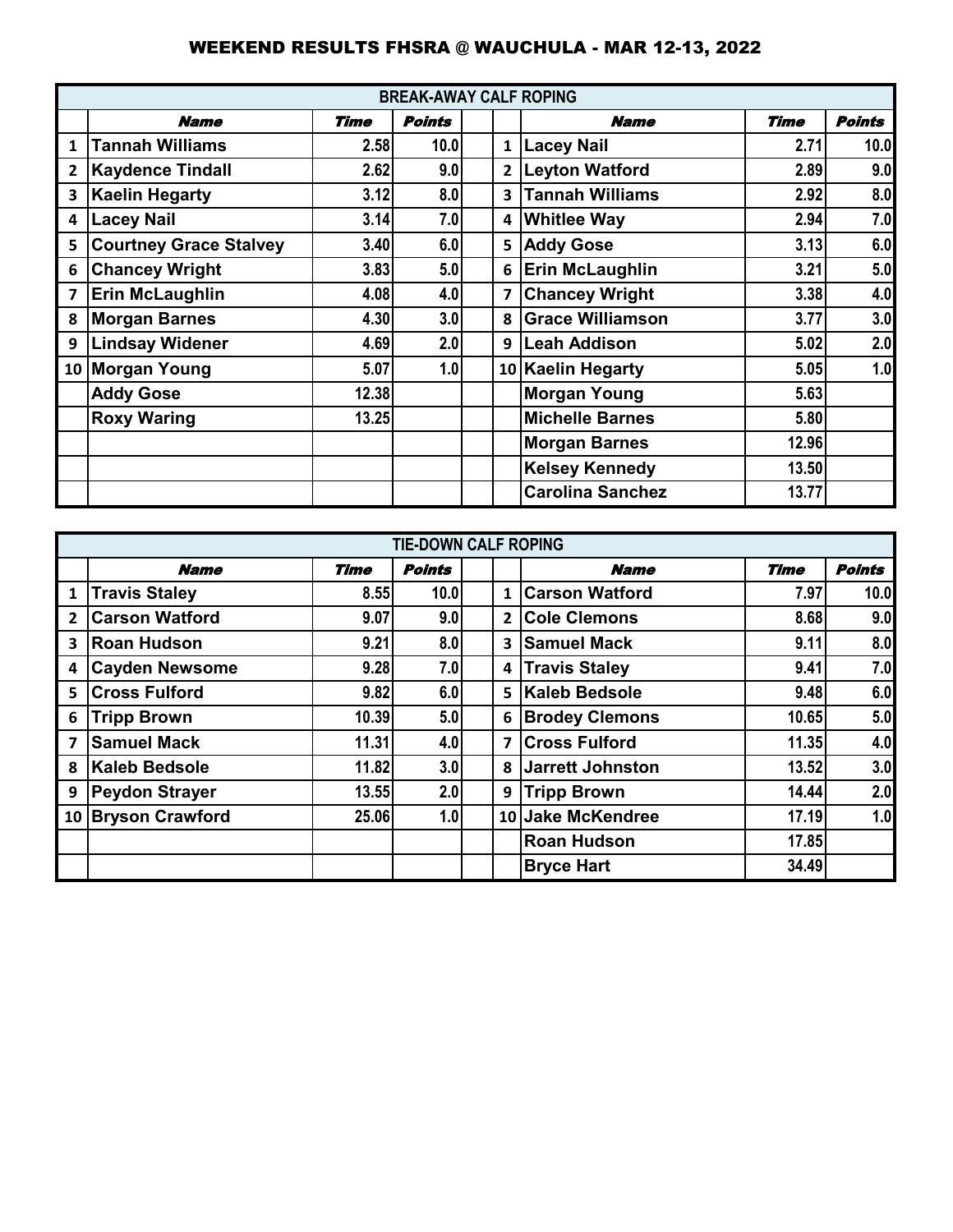|                |                               |        | <b>BARREL RACING</b> |                         |                               |             |               |
|----------------|-------------------------------|--------|----------------------|-------------------------|-------------------------------|-------------|---------------|
|                | <b>Name</b>                   | Time   | <b>Points</b>        |                         | <b>Name</b>                   | <b>Time</b> | <b>Points</b> |
| $\mathbf{1}$   | <b>Ava Grayce Sanders</b>     | 14.978 | 10.0                 |                         | 1 Ava Grayce Sanders          | 15.265      | 10.0          |
| $\overline{2}$ | Kali Holt                     | 15.025 | 9.0                  |                         | 2 Roxy Waring                 | 15.272      | 9.0           |
| 3              | <b>Brilee Cochran</b>         | 15.424 | 8.0                  | $\overline{\mathbf{3}}$ | <b>Brilee Cochran</b>         | 15.451      | 8.0           |
| 4              | <b>Kylie Perra</b>            | 15.483 | 7.0                  | 4                       | <b>Kali Holt</b>              | 15.560      | 7.0           |
| 5              | <b>Tannah Williams</b>        | 15.502 | 6.0                  |                         | 5 Casey Oliver                | 15.642      | 6.0           |
| 6              | <b>Casey Oliver</b>           | 15.606 | 5.0                  | 6                       | Michelle Barnes               | 15.712      | 5.0           |
| 7              | <b>Jalee Wilcox</b>           | 15.608 | 4.0                  |                         | 7 Kylie Perra                 | 15.807      | 4.0           |
| 8              | <b>Emma Hite</b>              | 15.907 | 3.0                  | 8                       | <b>Courtney Grace Stalvey</b> | 15.819      | 3.0           |
| 9              | <b>Michelle Barnes</b>        | 15.928 | 2.0                  | 9                       | <b>Erin McLaughlin</b>        | 15.901      | 2.0           |
|                | 10 Hayden Davis               | 15.961 | 1.0                  |                         | 10 Jalee Wilcox               | 15.914      | 1.0           |
|                | <b>Roxy Waring</b>            | 16.046 |                      |                         | <b>Hayden Davis</b>           | 16.016      |               |
|                | <b>Sabra Manning</b>          | 16.120 |                      |                         | <b>Sabra Manning</b>          | 16.036      |               |
|                | <b>Erin McLaughlin</b>        | 16.307 |                      |                         | <b>Kay Redman</b>             | 16.353      |               |
|                | <b>McLayne Roebuck</b>        | 16.453 |                      |                         | <b>Ryla Bryant</b>            | 16.413      |               |
|                | <b>Kay Redman</b>             | 16.462 |                      |                         | <b>McLayne Roebuck</b>        | 16.503      |               |
|                | <b>Leah Addison</b>           | 16.649 |                      |                         | <b>Addy Vachon</b>            | 16.523      |               |
|                | <b>Lindsay Widener</b>        | 16.747 |                      |                         | <b>Lindsay Widener</b>        | 16.614      |               |
|                | <b>Lexi Woods</b>             | 16.882 |                      |                         | <b>Leah Addison</b>           | 16.801      |               |
|                | <b>Ema-Rae Blanchard</b>      | 16.894 |                      |                         | <b>Maci McDonald</b>          | 16.898      |               |
|                | <b>Addy Vachon</b>            | 17.227 |                      |                         | <b>Tomi Snively</b>           | 17.066      |               |
|                | <b>Tomi Snively</b>           | 17.469 |                      |                         | <b>Madison McClelland</b>     | 17.092      |               |
|                | <b>Kelsey Kennedy</b>         | 20.480 |                      |                         | <b>Jordan Wright</b>          | 17.117      |               |
|                | <b>Maci McDonald</b>          | 21.039 |                      |                         | <b>Kaitlyn Sims</b>           | 20.337      |               |
|                | <b>Morgan Barnes</b>          | 21.450 |                      |                         | <b>Tannah Williams</b>        | 20.546      |               |
|                | <b>Courtney Grace Stalvey</b> | 21.675 |                      |                         | <b>Emma Hite</b>              | 20.574      |               |
|                | Lili Lefebure                 | 21.753 |                      |                         | <b>Lili Lefebure</b>          | 21.161      |               |
|                | <b>Ryla Bryant</b>            | 21.881 |                      |                         | <b>Morgan Barnes</b>          | 21.621      |               |
|                | <b>Madison McClelland</b>     | 22.433 |                      |                         | Lexi Woods                    | 21.635      |               |
|                | <b>Shaeley Jenkins</b>        | 26.617 |                      |                         | <b>Shaeley Jenkins</b>        | 31.229      |               |
|                | <b>Kaitlyn Sims</b>           | 28.841 |                      |                         |                               |             |               |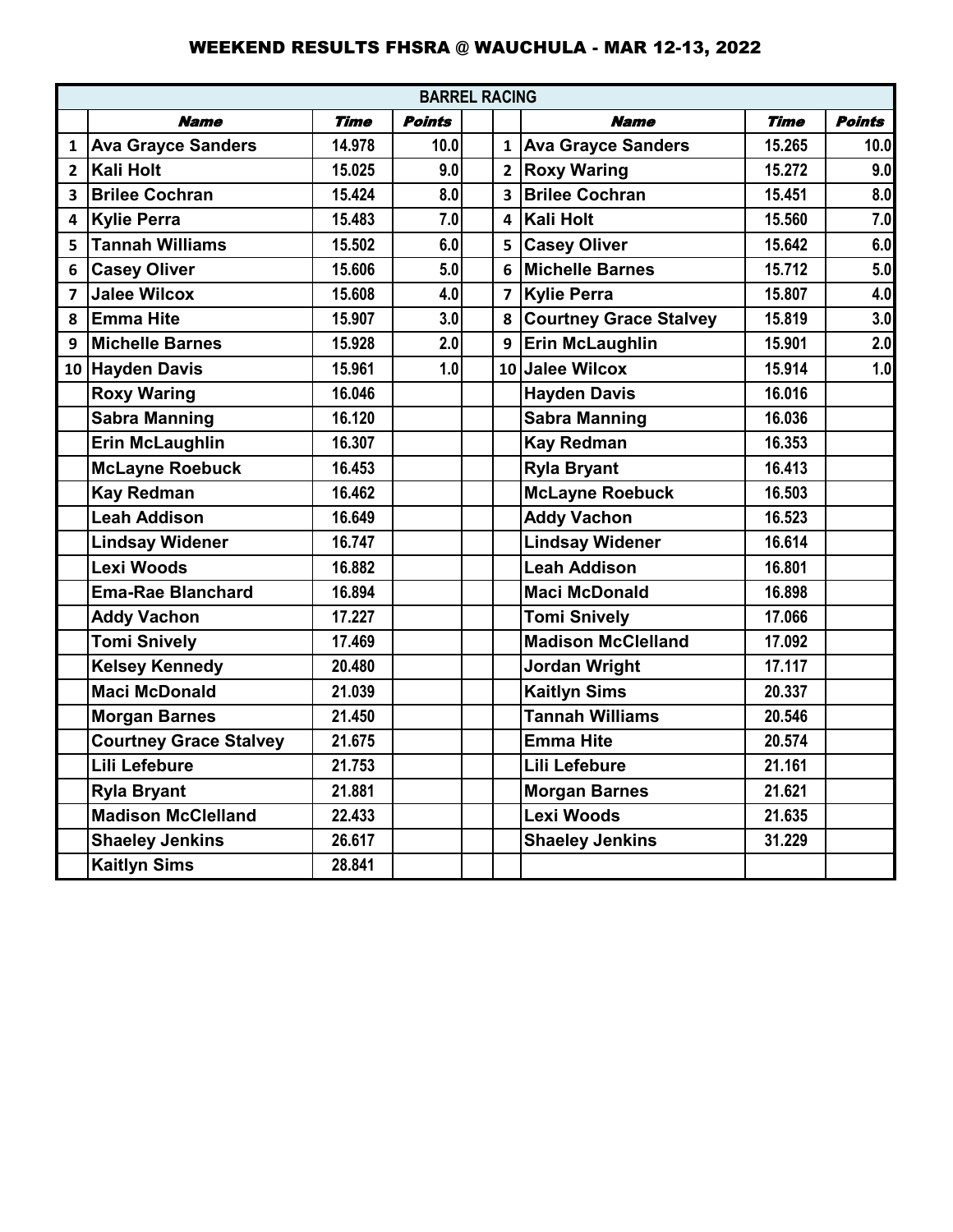|                | <b>TEAM ROPING - HEADERS</b>                 |             |                  |  |              |                                              |             |               |  |  |  |  |  |
|----------------|----------------------------------------------|-------------|------------------|--|--------------|----------------------------------------------|-------------|---------------|--|--|--|--|--|
|                | <b>Name</b>                                  | <b>Time</b> | <b>Points</b>    |  |              | <b>Name</b>                                  | <b>Time</b> | <b>Points</b> |  |  |  |  |  |
| 1              | <b>Cayden Newsome</b>                        | 6.64        | 10.0             |  | 1            | <b>Courtney Carbajal</b>                     | 8.05        | 10.0          |  |  |  |  |  |
| $\overline{2}$ | <b>Courtney Carbajal</b>                     | 7.21        | 9.0              |  | $\mathbf{2}$ | <b>Chancey Wright</b>                        | 10.32       | 9.0           |  |  |  |  |  |
| 3              | <b>Lacey Nail</b>                            | 8.13        | 8.0 <sub>1</sub> |  | 3            | <b>Owen Clemons</b>                          | 11.18       | 8.0           |  |  |  |  |  |
| 4              | <b>Cale Tous</b>                             | 8.62        | 7.0              |  | 4            | <b>Trey Weekly</b>                           | 11.28       | 7.0           |  |  |  |  |  |
| 5              | <b>Brodey Clemons</b>                        | 9.79        | 6.0              |  | 5            | <b>Brodey Clemons</b>                        | 13.67       | 6.0           |  |  |  |  |  |
| 6              | <b>Cross Fulford</b>                         | 12.57       | 5.0              |  | 6            | <b>Cayden Newsome</b>                        | 16.84       | 5.0           |  |  |  |  |  |
| 7              | <b>Reese Rimes</b>                           | 16.18       | 4.0 <sub>1</sub> |  | 7            | <b>Cale Tous</b>                             | 18.74       | 4.0           |  |  |  |  |  |
| 8              | <b>Trey Weekly</b>                           | 20.53       | 3.0              |  |              | (No further qualified times $\mathcal{O}(n)$ |             |               |  |  |  |  |  |
|                | (No further qualified times $\mathcal{O}(n)$ |             |                  |  |              |                                              |             |               |  |  |  |  |  |

|                |                                              |             | <b>TEAM ROPING - HEELERS</b> |              |                                                       |             |               |
|----------------|----------------------------------------------|-------------|------------------------------|--------------|-------------------------------------------------------|-------------|---------------|
|                | <b>Name</b>                                  | <b>Time</b> | <b>Points</b>                |              | <b>Name</b>                                           | <b>Time</b> | <b>Points</b> |
| 1              | <b>Bryce Hart</b>                            | 6.64        | 10.0                         | 1            | <b>Samuel Mack</b>                                    | 8.05        | 10.0          |
| $\overline{2}$ | <b>Samuel Mack</b>                           | 7.21        | 9.0                          | $\mathbf{2}$ | <b>Peanut Rouse</b>                                   | 10.32       | 9.0           |
|                | 3 Travis Staley                              | 8.13        | 8.0                          | 3            | <b>Cole Clemons</b>                                   | 11.18       | 8.0           |
| $\overline{4}$ | Jarrett Johnston                             | 8.62        | 7.0                          | 4            | <b>Carson Davis</b>                                   | 11.28       | 7.0           |
| 5 <sup>5</sup> | <b>Cody Vina</b>                             | 9.79        | 6.0                          |              | 5 Cody Vina                                           | 13.67       | 6.0           |
| 6              | Ladd Gose                                    | 12.57       | 5.0                          | 6            | <b>Bryce Hart</b>                                     | 16.84       | 5.0           |
| 7              | A J Class                                    | 16.18       | 4.0                          |              | 7 Jarrett Johnston                                    | 18.74       | 4.0           |
| 8              | <b>Carson Davis</b>                          | 20.53       | 3.0                          |              | (No further qualified times $\overline{\bigotimes}$ ) |             |               |
|                | (No further qualified times $\mathcal{O}(n)$ |             |                              |              |                                                       |             |               |